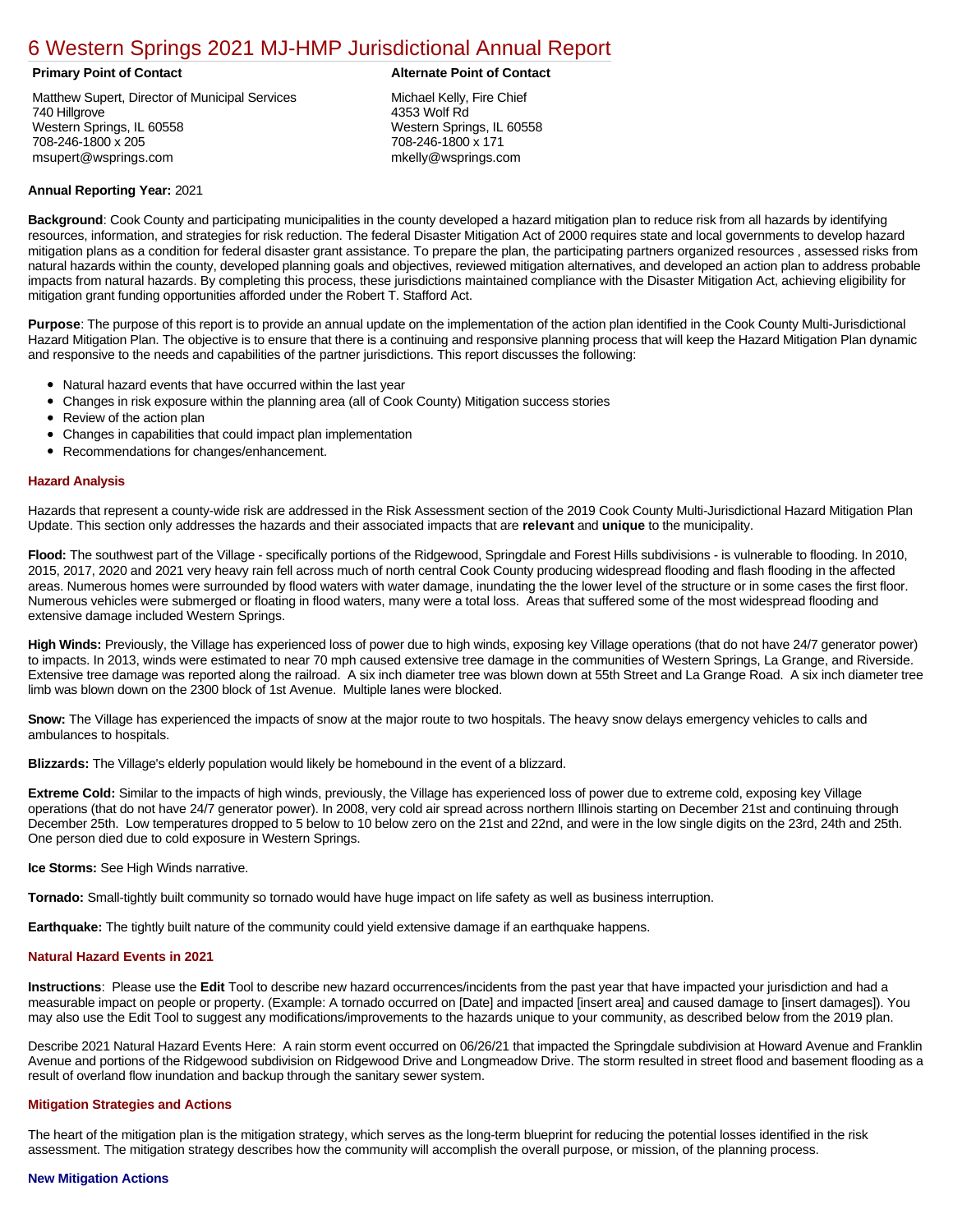# **Ongoing Mitigation Actions**

The following are ongoing actions. During the 2019 update, these "ongoing" mitigation actions and projects were modified and/or amended, as needed. Reviewers of this report should refer to the Hazard Mitigation Plan for more detailed descriptions of each action and the prioritization process. Address the following for each mitigation action:

- Was any element of the action carried out during the reporting period?
- $\bullet$  If no action was completed, why?
- Is the timeline for implementation or the action still appropriate?
- If the action was completed, does it need to be changed or removed from the action plan?

| TABLE: HAZARD MITIGATION ACTION PLAN MATRIX                                                                                                                                                                                                                                                                                                                                                                                                                                                                                                                                                                                                                                                      |             |                                                         |                                    |                          |                                                    |                          |                                                        |                                                            |  |  |  |  |
|--------------------------------------------------------------------------------------------------------------------------------------------------------------------------------------------------------------------------------------------------------------------------------------------------------------------------------------------------------------------------------------------------------------------------------------------------------------------------------------------------------------------------------------------------------------------------------------------------------------------------------------------------------------------------------------------------|-------------|---------------------------------------------------------|------------------------------------|--------------------------|----------------------------------------------------|--------------------------|--------------------------------------------------------|------------------------------------------------------------|--|--|--|--|
| <b>Completion status legend:</b><br><b>O</b> = Action Ongoing toward Completion<br>$N = New$<br>$R =$ Want Removed from Annex<br>$C = Project Completed$<br>$X = No$ Action Taken                                                                                                                                                                                                                                                                                                                                                                                                                                                                                                                |             |                                                         |                                    |                          |                                                    |                          |                                                        |                                                            |  |  |  |  |
| 2021 Status                                                                                                                                                                                                                                                                                                                                                                                                                                                                                                                                                                                                                                                                                      | 2020 Status | 2019 Status                                             | <b>Hazards</b><br><b>Mitigated</b> | <b>Objectives</b><br>Met | <b>Lead Agencies</b>                               | <b>Estimated</b><br>Cost | Sources of<br><b>Funding</b>                           | <b>Timeline/Projected</b><br><b>Completion Date</b><br>(a) |  |  |  |  |
| <b>Action W2.1—Tornado and Severe Weather Siren</b>                                                                                                                                                                                                                                                                                                                                                                                                                                                                                                                                                                                                                                              |             |                                                         |                                    |                          |                                                    |                          |                                                        |                                                            |  |  |  |  |
| <b>Status Description:</b>                                                                                                                                                                                                                                                                                                                                                                                                                                                                                                                                                                                                                                                                       |             |                                                         |                                    |                          |                                                    |                          |                                                        |                                                            |  |  |  |  |
| 2020: Tornado sirens for the Village were recently upgrade or replaced.                                                                                                                                                                                                                                                                                                                                                                                                                                                                                                                                                                                                                          |             |                                                         |                                    |                          |                                                    |                          |                                                        |                                                            |  |  |  |  |
| Completed                                                                                                                                                                                                                                                                                                                                                                                                                                                                                                                                                                                                                                                                                        |             | Ongoing                                                 | Tornado,<br>Severe<br>Weather      | 5, 6                     | Emergency<br>Management                            | \$10,000, Low            | Operating<br><b>Budget and</b><br>Grant Fun            | Annual, Short-term                                         |  |  |  |  |
| <b>Action W2.2-Public Education</b>                                                                                                                                                                                                                                                                                                                                                                                                                                                                                                                                                                                                                                                              |             |                                                         |                                    |                          |                                                    |                          |                                                        |                                                            |  |  |  |  |
| <b>Status Description:</b>                                                                                                                                                                                                                                                                                                                                                                                                                                                                                                                                                                                                                                                                       |             |                                                         |                                    |                          |                                                    |                          |                                                        |                                                            |  |  |  |  |
|                                                                                                                                                                                                                                                                                                                                                                                                                                                                                                                                                                                                                                                                                                  |             | Completed                                               | Severe<br>Weather<br>hazards       | 2, 6                     | Emergency<br>Management                            | Low                      | Operating<br><b>Budget</b>                             | Completed                                                  |  |  |  |  |
| <b>Action W2.3-Emergency Power</b>                                                                                                                                                                                                                                                                                                                                                                                                                                                                                                                                                                                                                                                               |             |                                                         |                                    |                          |                                                    |                          |                                                        |                                                            |  |  |  |  |
| 2021: Design for a generator for the water treatment plant is ongoing and is anticipated for completion in 2022. The Village installed a new<br>generator for Well #4.<br>2020: The Village has coordinated on multiple efforts to improve power reliability at several of its critical facilities. The Village is installing a<br>generator at one of its three distribution wells. A fourth well is under construction and will include a transfer switch and hook up to allow for a<br>portable generator configuration. Site constraints made a permanent installation unfeasible.<br>The Village has also applied for a state grant to install a generator at its Water Treatment facility. |             |                                                         |                                    |                          |                                                    |                          |                                                        |                                                            |  |  |  |  |
|                                                                                                                                                                                                                                                                                                                                                                                                                                                                                                                                                                                                                                                                                                  |             | Ongoing                                                 | All                                | 1, 2, 5                  | Fire<br>Department                                 | \$100,000, High          | <b>Grant Funding</b>                                   | Long-term                                                  |  |  |  |  |
|                                                                                                                                                                                                                                                                                                                                                                                                                                                                                                                                                                                                                                                                                                  |             | Action W2.4-Snow Removal Equipment Enhancement          |                                    |                          |                                                    |                          |                                                        |                                                            |  |  |  |  |
| <b>Status Description:</b>                                                                                                                                                                                                                                                                                                                                                                                                                                                                                                                                                                                                                                                                       |             | 2020: Ongoing with no substantial changes at this time. |                                    |                          |                                                    |                          |                                                        |                                                            |  |  |  |  |
| Ongoing                                                                                                                                                                                                                                                                                                                                                                                                                                                                                                                                                                                                                                                                                          |             | Ongoing                                                 | Winter<br>Weather                  | 1, 3                     | <b>Public Works</b>                                | \$10,000, Low            | Operating<br><b>Budget and</b><br><b>Grant Funding</b> | Annual, Long-term                                          |  |  |  |  |
| Action W2.5-Fire and Building Code                                                                                                                                                                                                                                                                                                                                                                                                                                                                                                                                                                                                                                                               |             |                                                         |                                    |                          |                                                    |                          |                                                        |                                                            |  |  |  |  |
| <b>Status Description:</b>                                                                                                                                                                                                                                                                                                                                                                                                                                                                                                                                                                                                                                                                       |             |                                                         |                                    |                          |                                                    |                          |                                                        |                                                            |  |  |  |  |
| Ongoing                                                                                                                                                                                                                                                                                                                                                                                                                                                                                                                                                                                                                                                                                          |             | Ongoing                                                 | All                                | 3, 4, 10                 | Community<br>Development<br>and Fire<br>Department | \$3,000, Low             | Operating<br><b>Budget</b>                             | Short-term                                                 |  |  |  |  |
| <b>Action W2.6</b> -Emergency Notification                                                                                                                                                                                                                                                                                                                                                                                                                                                                                                                                                                                                                                                       |             |                                                         |                                    |                          |                                                    |                          |                                                        |                                                            |  |  |  |  |
| <b>Status Description:</b>                                                                                                                                                                                                                                                                                                                                                                                                                                                                                                                                                                                                                                                                       |             |                                                         |                                    |                          |                                                    |                          |                                                        |                                                            |  |  |  |  |
| Ongoing                                                                                                                                                                                                                                                                                                                                                                                                                                                                                                                                                                                                                                                                                          |             | Ongoing                                                 | All                                | 5,6                      | Law<br>Enforcement                                 | \$2,000, Low             | Operating<br><b>Budget</b>                             | Annual, Short-term                                         |  |  |  |  |
| <b>Action W2.7-</b> Village Water Management Plans                                                                                                                                                                                                                                                                                                                                                                                                                                                                                                                                                                                                                                               |             |                                                         |                                    |                          |                                                    |                          |                                                        |                                                            |  |  |  |  |